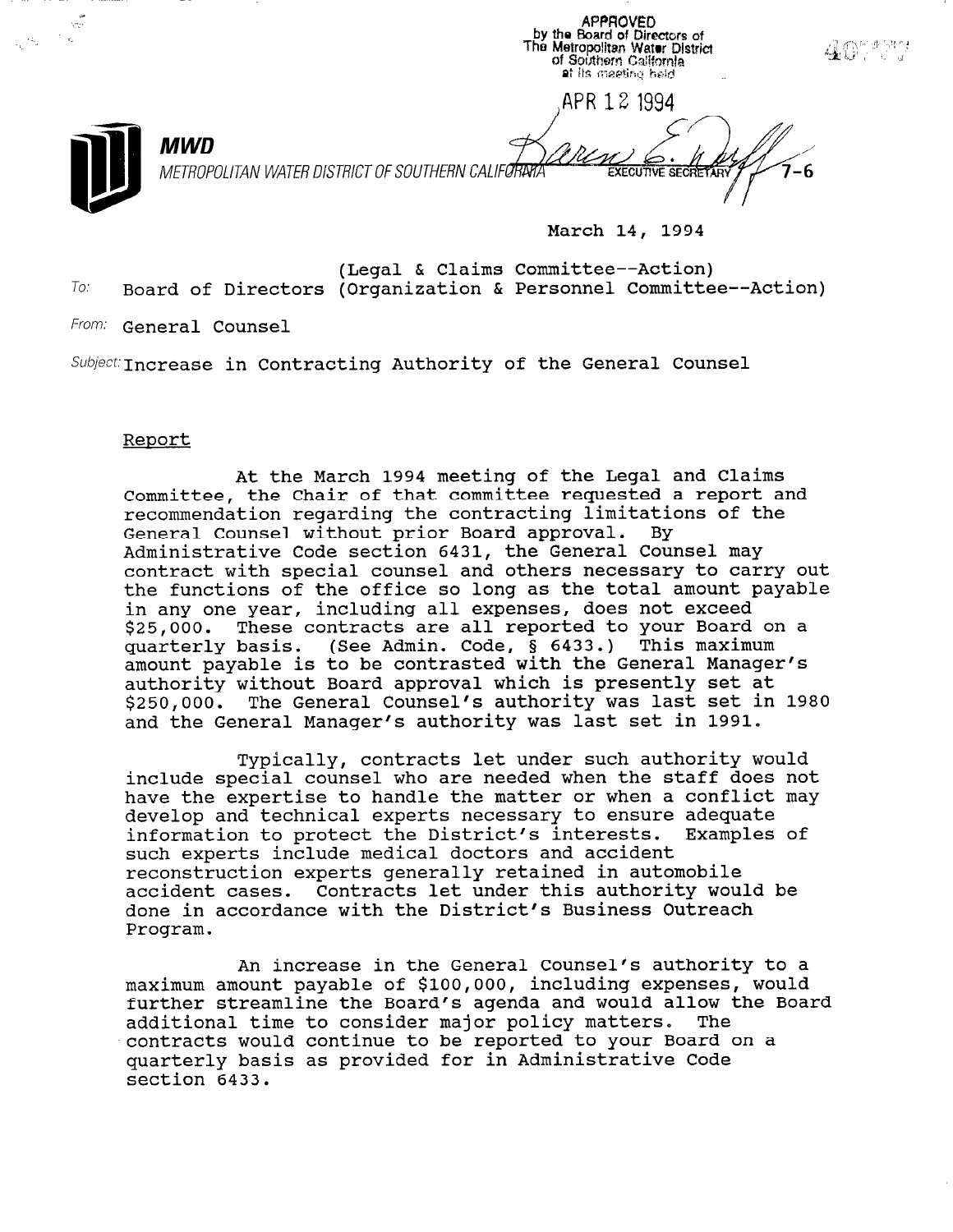# Board of Directors -2- March 14, 1994

# Board Committee Assignments

This letter is referred for action to:

The Legal and Claims Committee for action because of its authority to study, advise, and make recommendations with regard to policy considerations concerning District contracts, pursuant to the District's Administrative Code section 2461, subdivision (d); and

The Organization and Personnel Committee for action because of its authority to study, advise, and make recommendations with regard to the terms and conditions of employment of all consultants, advisors, and special counsel, pursuant to the District's Administrative Code section 2471, subdivision (g).

#### Recommendation

## LEGAL AND CLAIMS AND ORGANIZATION AND PERSONNEL COMMITTEES FOR ACTION.

It is recommended that the General Counsel's authority to contract without prior Board approval be increased to \$100,000 and that Administrative Code section 6431 be amended as shown on attachment A to reflect such change.

N. Gregory Taylor

KLT:gld:gm Attch. cntrcts.inc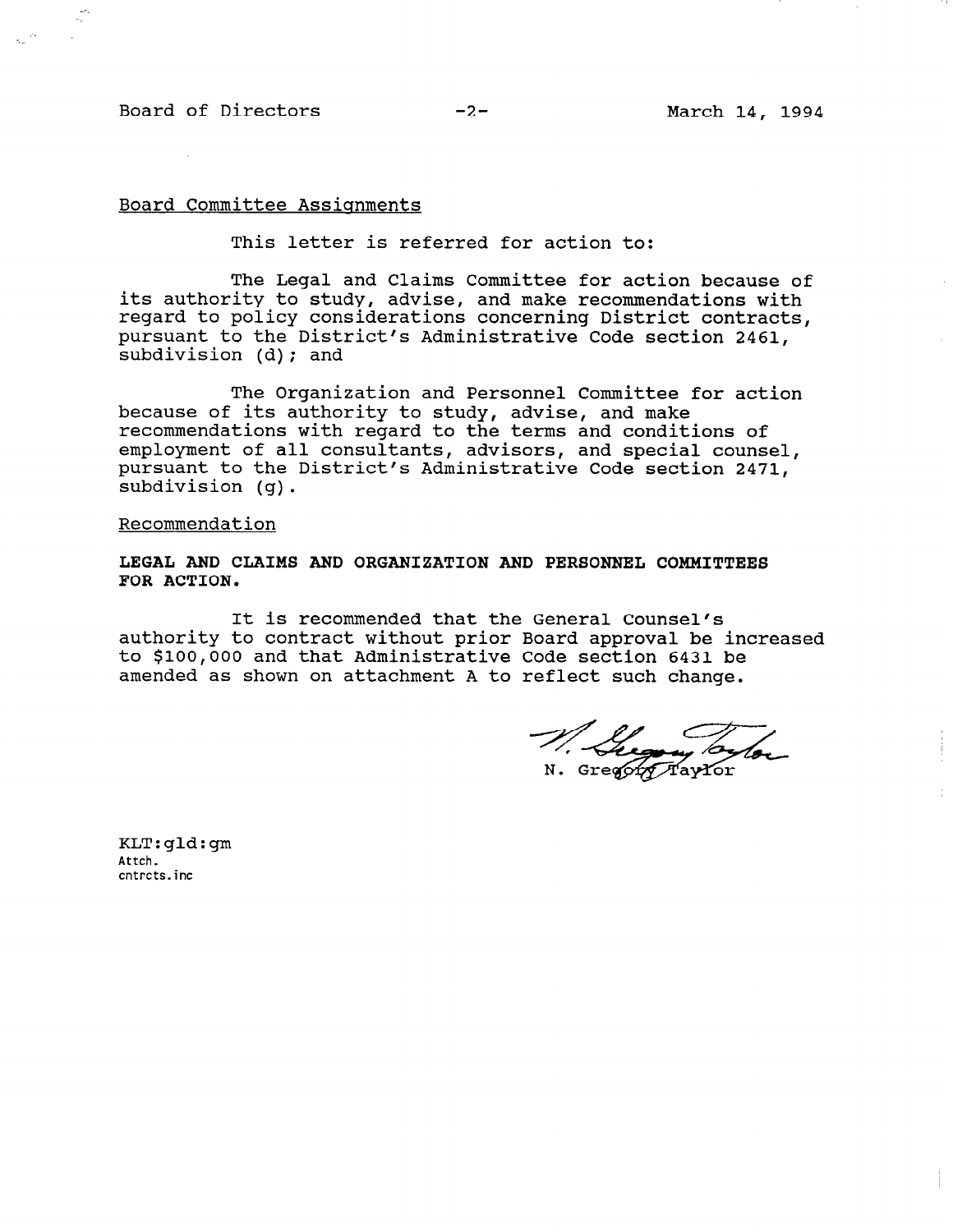#### ATTACHMENT A

# 8 6431. Authority to Obtain Expert Assistance.

The General Counsel is authorized to employ special counsel and investigators to advise him or assist him in representing the District, and such technical experts as necessary for proper preparation and presentation of the District's interest in any court action, special proceedings, legislative hearings, or other proceedings whether in or out of court where the assistance of technical experts may be necessary in order to represent the District adequately, so long as the amount to be expended in fees, costs, and expenses in any one year in connection with any assignment will not exceed \$100,000.